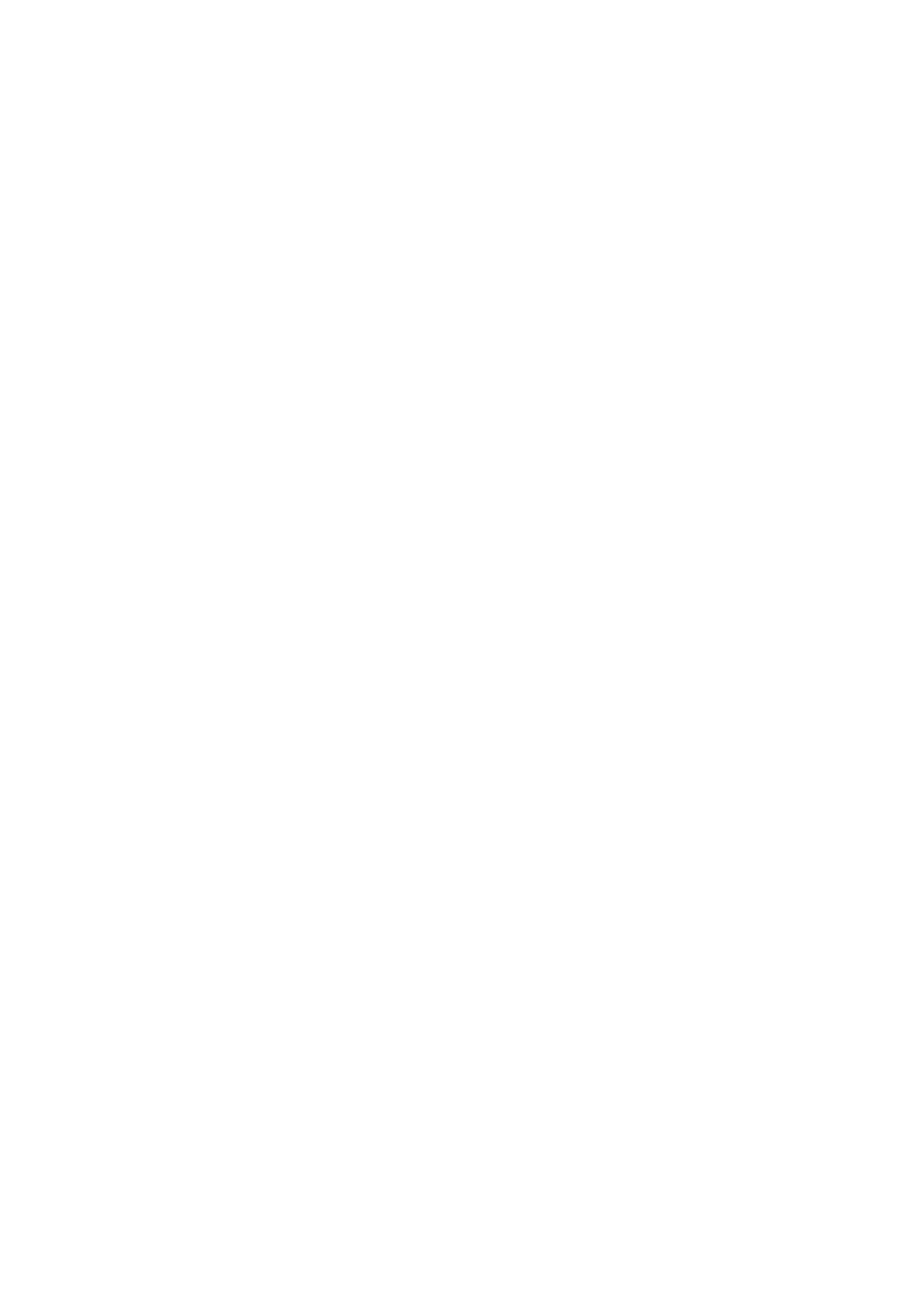

## **Planning and Development Amendment Regulation 2020 (No 3)**

**Subordinate Law SL2020-36**

made under the **[Planning and Development Act 2007](http://www.legislation.act.gov.au/a/2007-24)**

### **1 Name of regulation**

This regulation is the *Planning and Development Amendment Regulation 2020 (No 3)*.

#### **2 Commencement**

This regulation commences on the day after its notification day.

*Note* The naming and commencement provisions automatically commence on the notification day (see [Legislation Act,](http://www.legislation.act.gov.au/a/2001-14) s 75 (1)).

J2020-1124

Authorised by the ACT Parliamentary Counsel—also accessible at www.legislation.act.gov.au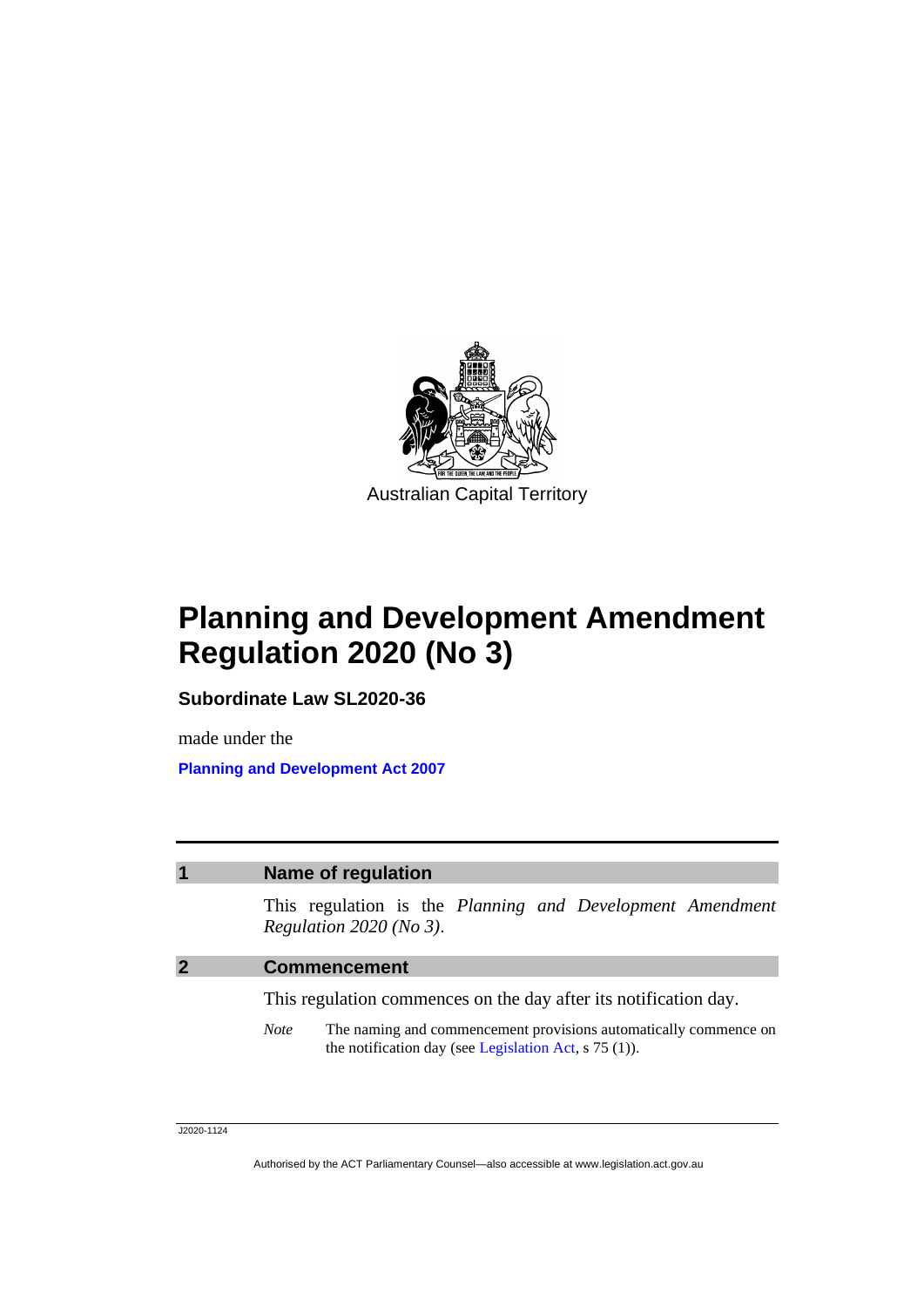| 3                       | <b>Legislation amended</b>                                                                                                                                                  |
|-------------------------|-----------------------------------------------------------------------------------------------------------------------------------------------------------------------------|
|                         | regulation amends the <i>Planning and</i><br>Development<br><b>This</b><br><b>Regulation 2008.</b>                                                                          |
| $\overline{\mathbf{4}}$ | <b>Section 144 (4)</b>                                                                                                                                                      |
|                         | substitute                                                                                                                                                                  |
| (4)                     | If the planning and land authority receives an expression of interest<br>from a community organisation, the authority must—                                                 |
|                         | assess whether the community organisation meets the threshold<br>(a)<br>criteria in relation to the tender for the lease (a <i>suitable</i><br>community organisation); and |
|                         | (b) if there are 2 or more suitable community organisations—rank<br>the organisations by suitability to be granted the lease in<br>accordance with the threshold criteria.  |
| (5)                     | The planning and land authority may—                                                                                                                                        |
|                         | decide how many suitable community organisations to invite to<br>(a)<br>tender for the grant of the lease (the <i>decided number</i> ); and                                 |
|                         | invite the decided number of suitable community organisations<br>(b)<br>by rank, starting with the first ranked organisation, to tender for<br>the grant of the lease.      |

SL2020-36